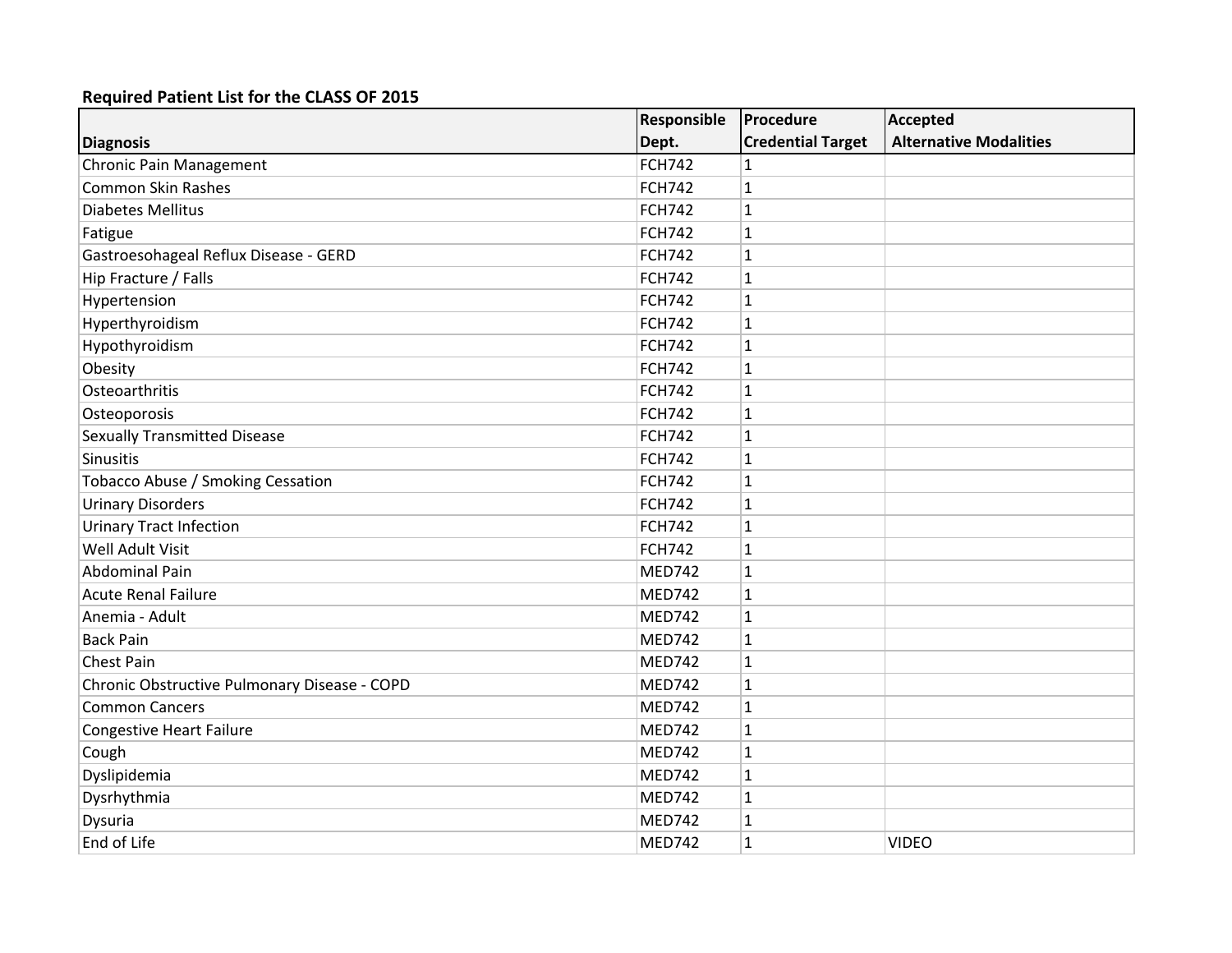|                                                                     | Responsible   | Procedure                | Accepted                      |
|---------------------------------------------------------------------|---------------|--------------------------|-------------------------------|
| <b>Diagnosis</b>                                                    | Dept.         | <b>Credential Target</b> | <b>Alternative Modalities</b> |
| <b>Health Promotion</b>                                             | <b>MED742</b> |                          |                               |
| <b>HIV Infection</b>                                                | <b>MED742</b> | $\mathbf{1}$             |                               |
| Hyperkalemia                                                        | <b>MED742</b> | 1                        |                               |
| Hypernatremia                                                       | <b>MED742</b> | 1                        |                               |
| Hypokalemia                                                         | <b>MED742</b> | 1                        |                               |
| Hyponatremia                                                        | <b>MED742</b> | $\mathbf{1}$             |                               |
| Joint Pain                                                          | <b>MED742</b> | 1                        |                               |
| <b>Myocardial Infarction</b>                                        | <b>MED742</b> | 1                        |                               |
| Pneumonia                                                           | <b>MED742</b> | 1                        |                               |
| Shock - Adult                                                       | <b>MED742</b> | 1                        |                               |
| <b>Thromboembolic Disease</b>                                       | <b>MED742</b> | $\mathbf{1}$             |                               |
| <b>Altered Mental Status</b>                                        | <b>NEU742</b> | $\mathbf{1}$             |                               |
| Cerebrovascular Accident - CVA                                      | <b>NEU742</b> | $\mathbf{1}$             |                               |
| Headache                                                            | <b>NEU742</b> | 1                        |                               |
| Seizures - Adult                                                    | <b>NEU742</b> | 1                        |                               |
| Seizures - Child                                                    | <b>NEU742</b> | 1                        | <b>CLIPP CASES</b>            |
| Sleep Disorders                                                     | <b>NEU742</b> | $\mathbf{1}$             |                               |
| <b>Abnormal Uterine Bleeding</b>                                    | <b>OBG742</b> | $\mathbf{1}$             |                               |
| Annual Exam - No Disease                                            | <b>OBG742</b> | 1                        |                               |
| Antepartum Care                                                     | <b>OBG742</b> | $\mathbf{1}$             |                               |
| Cervical Disease and Neoplasia                                      | <b>OBG742</b> | 1                        |                               |
| Chronic Pelvic Pain - Endometriosis & Dysmenorrhea                  | <b>OBG742</b> | 1                        |                               |
| <b>Contraception &amp; Sterilization</b>                            | <b>OBG742</b> | $\mathbf{1}$             |                               |
| First Trimester Bleeding - Spontaneous Abortion & Ectopic Pregnancy | <b>OBG742</b> | $\mathbf{1}$             |                               |
| Gynecological Exam (new patient H & P) - Conduct/Record/Present     | <b>OBG742</b> | $\mathbf{1}$             |                               |
| <b>Hypertensive Disorders in Pregnancy</b>                          | <b>OBG742</b> | 3                        |                               |
| Intrapartum Care                                                    | <b>OBG742</b> | 1                        |                               |
| Menopause                                                           | <b>OBG742</b> | $\mathbf{1}$             |                               |
| OB Exam (new patient H & P) - Conduct/Record/Present                | <b>OBG742</b> | 1                        |                               |
| Sexually Transmitted Diseases, Pelvic Inflammatory Disease          | <b>OBG742</b> | 1                        |                               |
| Third Trimester Bleeding - Placenta Previa & Placental Abruption    | <b>OBG742</b> | 1                        |                               |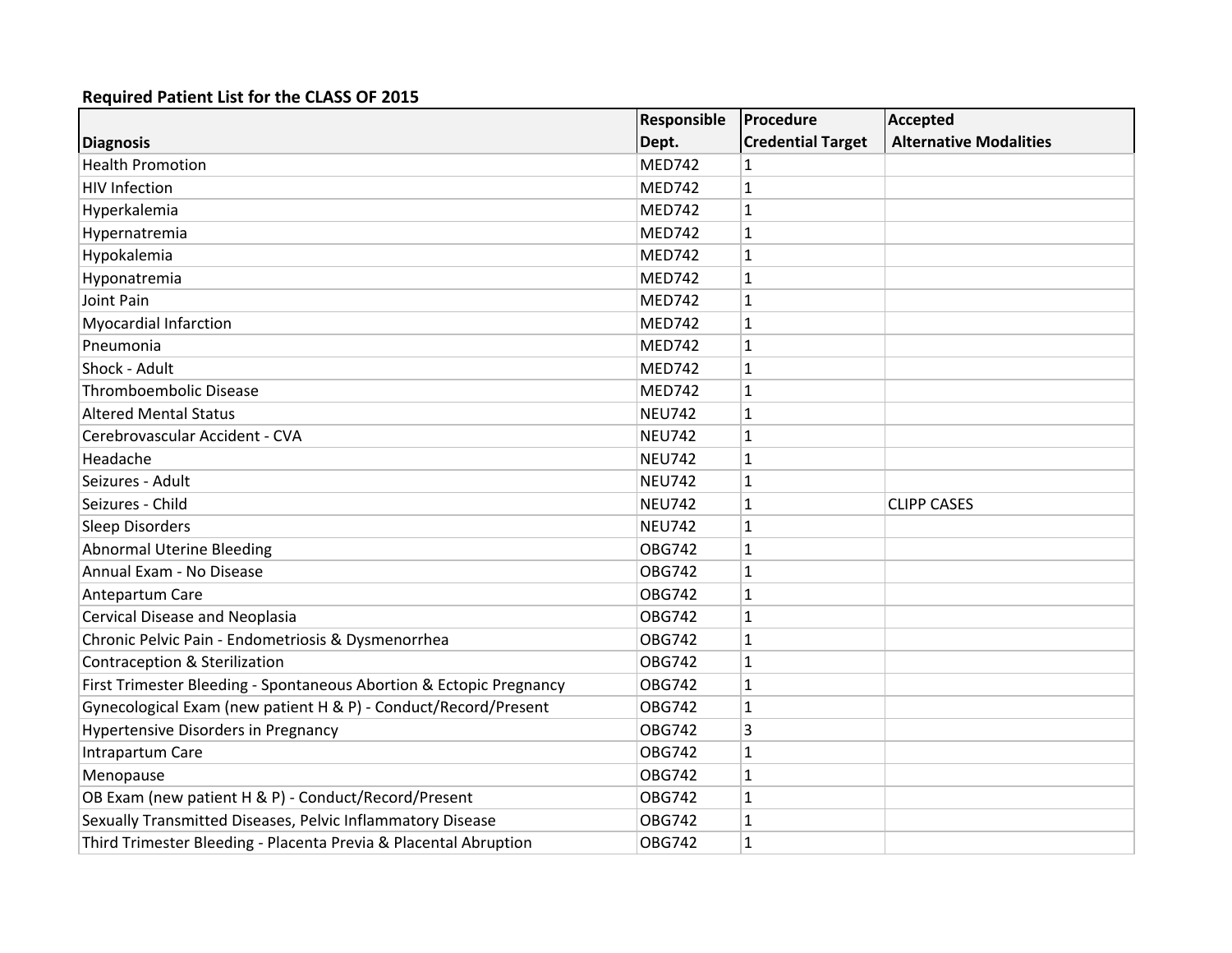|                                      | Responsible   | Procedure                | Accepted                      |
|--------------------------------------|---------------|--------------------------|-------------------------------|
| <b>Diagnosis</b>                     | Dept.         | <b>Credential Target</b> | <b>Alternative Modalities</b> |
| Vulvovaginitis                       | <b>OBG742</b> | 1                        |                               |
| Anemia - Child                       | <b>PED742</b> | $\mathbf{1}$             |                               |
| Asthma                               | <b>PED742</b> | $\mathbf{1}$             | <b>CLIPP CASES</b>            |
| <b>Atopic Dermatitis</b>             | <b>PED742</b> | 1                        | <b>CLIPP CASES</b>            |
| <b>Child Abuse</b>                   | <b>PED742</b> | $\mathbf{1}$             |                               |
| Conjunctivitis                       | <b>PED742</b> | $\mathbf{1}$             |                               |
| Constipation                         | <b>PED742</b> | 1                        |                               |
| <b>Cystic Fibrosis</b>               | <b>PED742</b> | 1                        | <b>CLIPP CASES</b>            |
| Diabetic Ketoacidosis                | <b>PED742</b> | $\mathbf{1}$             | <b>CLIPP CASES</b>            |
| Down Syndrome                        | <b>PED742</b> | 1                        | <b>CLIPP CASES</b>            |
| Gastroenteritis                      | <b>PED742</b> | $\mathbf 1$              | <b>CLIPP CASES</b>            |
| Jaundice                             | <b>PED742</b> | $\mathbf{1}$             | <b>CLIPP CASES</b>            |
| Meningitis                           | <b>PED742</b> | $\mathbf{1}$             | <b>LECTURE</b>                |
| <b>Otitis Media</b>                  | <b>PED742</b> | 1                        | <b>CLIPP CASES</b>            |
| <b>Respiratory Distress Syndrome</b> | <b>PED742</b> | $\mathbf{1}$             |                               |
| Shock - Child                        | <b>PED742</b> | $\mathbf{1}$             |                               |
| <b>Streptococcal Pharyngitis</b>     | <b>PED742</b> | 1                        |                               |
| <b>Upper Respiratory Infection</b>   | <b>PED742</b> | 1                        |                               |
| Well Adolescent Visit                | <b>PED742</b> | 1                        |                               |
| <b>Well Child Visit</b>              | <b>PED742</b> | $\mathbf{1}$             |                               |
| Well Newborn Visit                   | <b>PED742</b> | 1                        |                               |
| <b>ADHD - Adult</b>                  | <b>PSI742</b> | 1                        | <b>VIDEO</b>                  |
| <b>ADHD - Child</b>                  | <b>PSI742</b> | $\mathbf{1}$             | <b>VIDEO</b>                  |
| <b>Anxiety Disorder</b>              | <b>PSI742</b> | 1                        | <b>VIDEO</b>                  |
| <b>Bipolar Disorder</b>              | <b>PSI742</b> | $\mathbf{1}$             | <b>VIDEO</b>                  |
| <b>Conduct Disorder</b>              | <b>PSI742</b> | $\mathbf{1}$             | <b>VIDEO</b>                  |
| Delirium                             | <b>PSI742</b> | 1                        | <b>VIDEO</b>                  |
| Dementia                             | <b>PSI742</b> | $\mathbf{1}$             | <b>VIDEO</b>                  |
| <b>Domestic Violence</b>             | <b>PSI742</b> | $\mathbf{1}$             | <b>VIDEO</b>                  |
| <b>Eating Disorder</b>               | <b>PSI742</b> | $\mathbf{1}$             | <b>VIDEO</b>                  |
| Major Depressive Disorder - MDD      | <b>PSI742</b> | 1                        | <b>VIDEO</b>                  |